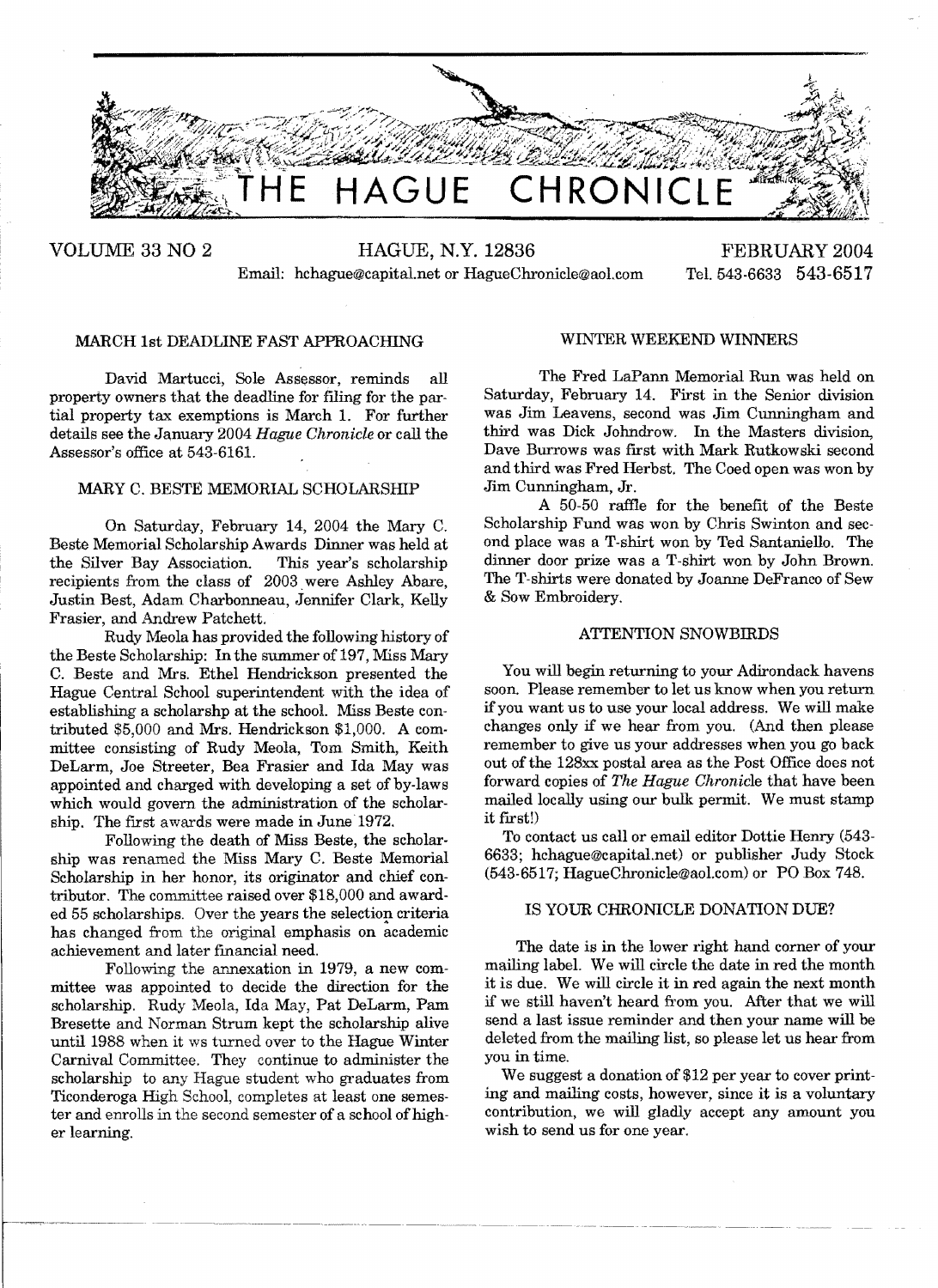The Champlain Valley Chorale announces resumption of rehearsals for its upcoming Spring concert. Weekly rehearsals will be held each Tuesday Weekly rehearsals will be held each Tuesday evening at 7:00 P.M. in Fellowship Hall of the First United Methodist Church, Wicker Street, Ticonderoga, beginning February 3, 2004, and continuing to the concert date of June 6, 2004.

The Champlain Valley Chorale is a dedicated group of singers who unite their voices to enhance the musicality and cultural interests of the community. Beginning in 1976 as a joint effort of two church-based singing groups from Port Henry and Ticonderoga, the Chorale has matured in its virtuosity and versatility over a 28 year history which today musically inspires both the singer and listener as well. Encompassing vocalists and musicians from the surrounding communities, the Champlain Valley Chorale presents two concerts annually: a holiday Christmas presentation and a celebration of spring's arrival. In addition, the Chorale occasionally joins with other area singing groups in concert renditions and has performed in this capacity in many locations, including Amsterdam, N.Y.

The Champlain Valley Chorale always welcomes new, enthusiastic singers, and no audition is necessary. Ifyou are interested in joining, simply attend a rehearsal or call this group's president, David Wendt, at 585 6608. Come join us next Tuesday.

### CHRONICLE BOARD HOLDS MEETING

The Board of Directors of *The Hague Chronicle* convened on January 22, 2004 for its annual meeting. The Board increased the size of its membership to 8 and elected Christine Ianson as a member of the Board of Directors. They reelected the following officers for 2004: Publisher, Judy Stock; Editor, Dottie Henry; Treasurer, George Ianson; Assistant Treasurer, Chris Ianson; Secretary, Mary Jo Keeler; Assistant Secretary, John Barber. Other members of the Board are Ethel Andrus and Michelle Gautreau.

Contributions to *The Hague Chronicle* are taxdeductible but the organization still has to pay sales taxes on purchases including copying. John Barber is investigating the steps necessary for a tax-exempt status.

The current mailing list contains about 730 names and the fmances appear to be stable. The average suggested donation will remain at \$12 with grateful recognition to those who are able to send more. The closing balance for 2003 was \$8140.99. Our needs for updated computer hardware and software are under review.

#### PLANNING BOARD - 2/5/04

All members of the Planning Board were present . Dave Swanson, Chairman, Rolly Allen, John Brown, Cathy Clark, Peter Foster, Nancy Harrigan and Pam

Peterson.

A request by Simunek (12.18-1-29.2) to sell a portion of this parcel to the adjoining property owner (Brad Whisher) was tabled to the next meeting. Part of the parcel is a small section on the Lake and a larger section across 9N is the portion to be sold. Questions rose as to the intention of the original connections of these sections under a previous subdivision as well as theoadequacy of the septic system.

Goff (93.19-1-9), 7767 Lakeshore Drive, wishes to add decks to the front and sides of an existing dwelling.

Dickson (93.16-1-23), Sabbath Day Point Rd, wishes to add a porch and landing to an existing house.

Penfield (76.16-1-15), Lakeshore Drive, wishes to add a partial second floor to an existing house.

Site visits were scheduled for each request.

### ZONING WORKSHOP TO BE HELD

The Zoning Enforcement Officer, Graham Bailey, has planned a March 31,2004 Zoning Workshop for contractors, engineers and interested residents to learn about the new Hague Zoning and Permitting processes that will be effective April 1, 2004. Representatives of the LGPC, APA, NYS DOH, Warren County and the Lake George Waterkeeper will all be making presentations.

Residents will find information useful if they are planning new construction or improvements. Discussions will include permits, site review procedures, role of the Zoning and Planning Boards, wastewater permits and subdivision applications.

The cost for the workshop will be \$7 including luncheon and handouts. Copies of the Hague Zoning Code will be available for purchase. For further information or to register, contact lM'r. Bailey at the Community Center (543·6161) by March 15th..

### MORE WITH THE OFFICE OF THE ZEO

ZEO Graham Bailey has issued permits for boathouses for Nielsen, Tower Pt Rd and Beneduce, Lakeshore Dr and a retroactive permit to Morgan, Silver Bay, for a boathouse which met the height requirement.

The Zoning Board of Appeals, which has not held a regular meeting since October 30,2003, will meet next on February 26th where they will conduct two public hearings on variance requests. Turnamian  $(26.18-1-16)$ , Lakeshore Drive wishes to add a partial second floor onto an existing house and Reingold (42-1-2), 15 Abenakis Dr., seeks appeal from a Stop Work Order.

## TOWN BOARD AUDIT MEETING -1/27/04

Supervisor Belden and Councilmen Bothe and Meola audited and approved the books of the Town Clerk, Tax Collector, Sewer Collector and Justice for the year 2003. Councilmen Gladu and Megow were absent.

They also agreed to extend the family health insurance for the Highway Superintendent for 90 days. 2/04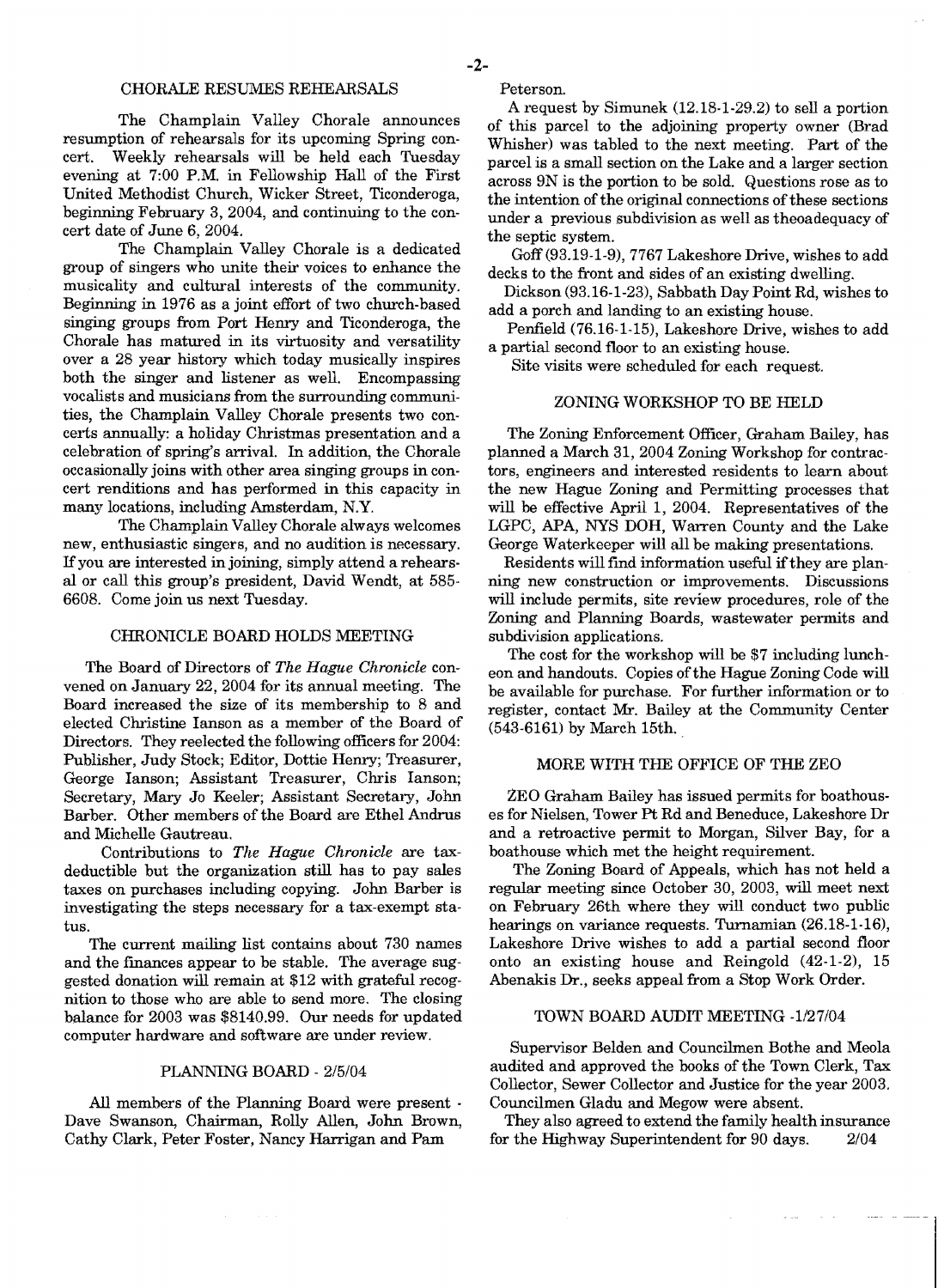#### TOWN BOARD MEETING - *2/10/04*

The Town Board met with Dan Belden, Supervisor and Councilmen Bill Bothe, Lu Megow, and Rudy Meola present. Councilman Dick Gladu was absent.

After the Pledge of Allegiance a moment of silence was held for Dorothy Goodfellow and Geneva Denno.

A presentation was given by Mac MacDevitt from the Prevention Team on the Connecting Youth and Communities initiative which is funded through governmental agencies. The CYC program hopes to promote the positive development of children and youth and prevent teen problem behaviors including alcohol, tobacco, teen pregnancy, school drop-out and violence. Brian Sann and Mike Manning are Hague residents on the The group meets on the second Thursday of each month at the Ticonderoga school from 2:15 to 4 pm. Additional information is available from Mr. MacDevitt at 570-5606 ormac@preventionteam.org.

Hannah Cole expressed a feeling of harrassment from the Animal Control Officer. Councilman Meola reminded her that there is a provision for addressing complaints dealing with dogs in the code manual and that she can file a complaint with the Town Justice which she has not yet done.

Chris Navitsky, Lake George Waterkeeper, expressed concerns about stuff left on the ice during winter recreation. He has a flyer from the LGPC to put up to encourage fishermen to dispose of their garbage properly.

The Board discussed the need for better preparation of bills before audit.

Committee Reports:

Assessor/Justice - Councilman Meola reported on the summary from the Town Justice. There were only 121 cases or about 2 cases per week with revenues of \$3450 of which the Town kept \$2335.

Buildings  $\&$  Grounds/CC - The lighting has been improved outside the Community Center and the pipes that were frozen in the basement seem to have been thawed according to Councilman Megow. The Board discussed some of the engineering design problems with the building (eg. since building is larger than the foundation, pipes extend outside) and noted that corrective measures need to be done since the problems have continued for many years.

Fire - Councilman Bothe reported that he and Councilman Megow attended the Fire Department Board meeting last month. He suggested that the hand snow blower might be lent to the Fire Department. He also noted a problem when a 911 call was made that went through to a Ticonderoga dispatcher and a procedure did not seem to be in place to properly forward it to Hague.

Museum & Historian - Councilman Meola reminded the Board that they have set aside money for the Museum A request from the Hague Senior Citizens for use of and it is necessary to decide what to do with the funds. the parking lot and sanction for the May 29th Memorial To set some framework for any decision he has invited Day Parade was approved. To set some framework for any decision he has invited Day Parade was approved.<br>Virginia Westbrook to come to the March meeting. He (Town Board - Cont. on page 4) Virginia Westbrook to come to the March meeting. He

also noted that letters will be sent acknowledging a donation to the museum of a cabinet in honor of Dottie Henry given by her children.

Personnel - Councilmen Bothe and Meola have discussed the need for monthly budget statements and how to best insure getting that information from the bookkeeper considering her workload.

The Board approved a motion to hire James Belden to do the hauling from the Transfer Station.

Planning/Zoning/Stormwater The ZBA public hearings on the Reingold and Turnamian properties will be now held on February 26th.

Recreation/Promotion - Sal Santaniello reported that the proceeds from the Scholarship Weekend breakfasts sponsored by the Fire Department as well as the dinner and a 50-50 raffle will benefit the Beste Scholarship.

Sewer District 1 - Supervisor Belden reported that there have been problems with the sewer but "we are getting through them thanks to Tim (Costello) and Mike (Fitzgerald)." He said that the county is setting up a meeting with the engineers, Clough Harbor, and that the problems will be corrected before the Town takes over. When questioned by Councilman Bothe as to whether the problems were caused by oversight or poor design, Supervisor Belden responded that the engineers "don't sometimes consider the situation in Hague - freezing cold in middle of winter with only 20% of people here." Another problem may have been caused when a plow hit a manhole cover. Councilman Bothe noted that although the Town may not be officially in charge of the sewer yet we need to take care of our residents.

Transfer and Recycling - Councilman Megow reported the income from last month was \$2198. The containers are getting frozen and need to be taken out. There are a limited number of Town plastic bags left.

Youth -Councilman Meola met with John Turner, SBA executive director, to work out a recreation program for next summer.

Unfinished business:

-On Thursday, February 26th at 6 pm there will be a public information meeting on the Casella Waste Management Proposal.

- The Board approved the Clough, Harbour proposal for variance landfill monitoring over a 30 year period.

-The Board approved a request for the Flag Pole from the old Town Hall by the Little League and by George Garrison for the big safe which he will move.

-Councilman Meola moved that the Board approve the conceptual idea for the Hague Brook Sediment Pond Project. This project would keep sedimentaion from going into Hague Brook. The actual details of the project and the funding have to be worked out.

Communications & Petitions:

*2/04*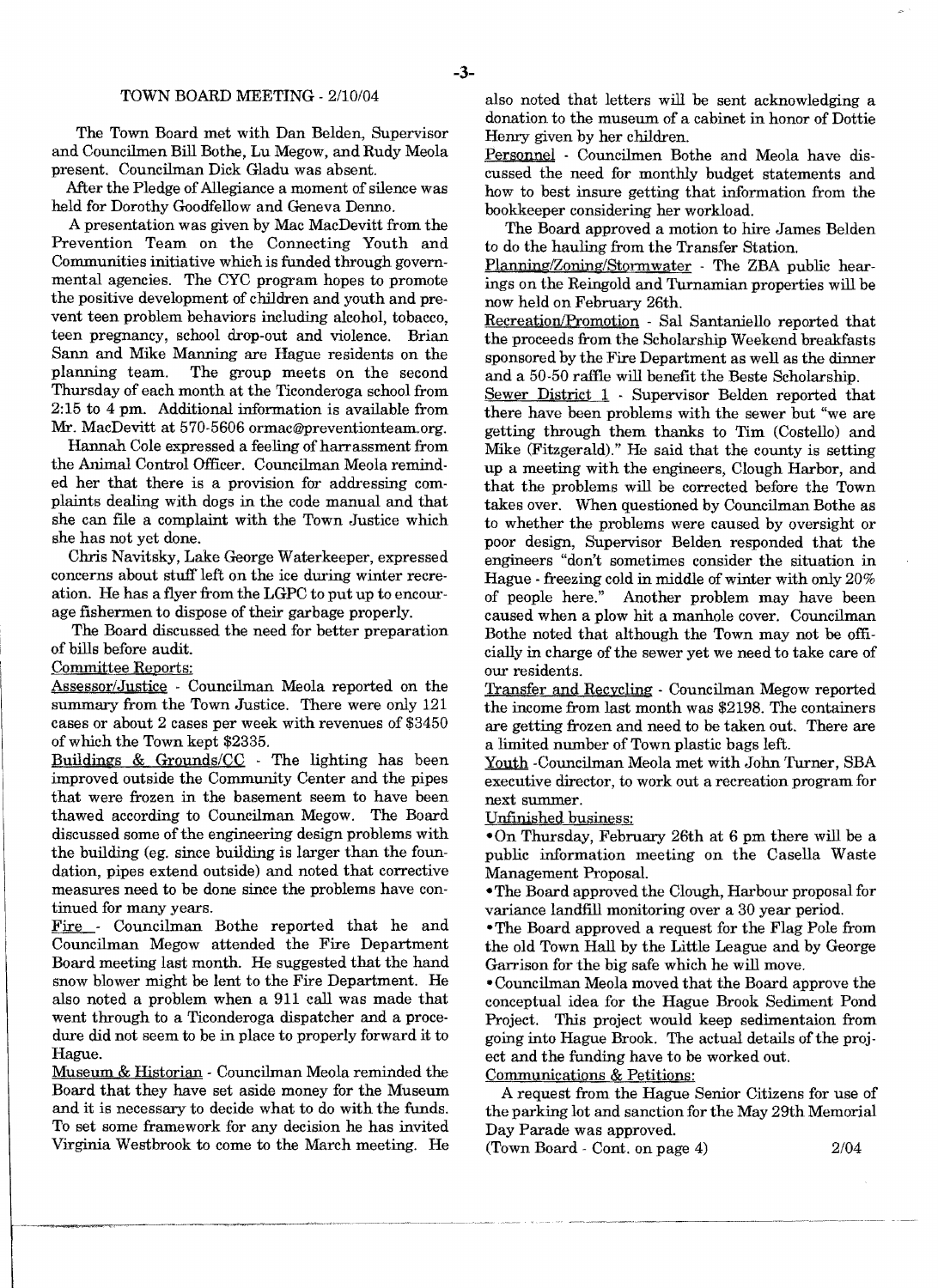#### Town Board - Cont. from page 3

#### Under New Business the Board:

-Approved Resolution #45 to extend the HOD grant to *12/31104.* 

- Accepted the resignations, with regrets, of Mrs. Lindquist and Mrs. Hoffar as Care Officer & deputy respectively.

-Appointed Mrs. Sheryl Bailey as Care Program Officer for 2004.

-Discussed the possible purchase of a backhoe on state bids and the switching of highway and transfer station equipment for the trade-in.

-Approved an agreement with M. Maxwell to appraise the Brennan & Levy properties before going to court this summer.

-Approved a Zoning Workshop on March 31, 2004 organized by ZEO Bailey.

-Appointed Michelle Gautreau to fill Joan Belden's term on the Park committee to *12/31105.* 

## Supervisor's Report:

The section of Rt 8 from the 9N & 8 intersection to the bridge just past the Community Center is going to be designated a restricted highway by the DOT while they are working on the repair of the bridge. They will run an information meeting sometime in March.

The Supervisor will contact the Warren County DPW about a section of the County Road (New Hague Road) which is in need of repair.

The Zoning Enforcement Officer, Graham Bailey, has sent out individual letters to people who might want to take advantage of programs for the removal of junk cars.

All Board Members got a copy of proposal on computer systems and will hold a public discussion before any final decisions are made...js

#### FIRE DESTROYS PINE COVE HOME

The home of Carol and Marty Brown, 51 Pine Cove Road, was completely destroyed by fire on the chilly morning of January 22. The Browns, who are renting a house on Shamrock Hill Rd, were not in their home at the time of the fire.

The call to 911 came around 5:30 am apparently from a witness across the Lake. Thanks to the excellent efforts of the Hague Volunteer Fire Department no other structures were involved.

The Browns had lived in the Pine Cove house as permanent residents since 1991. The home was built in 1968 by Carol's mother, the late Mrs. Helen M. Will and bought by the Browns in 1979.

The Browns are planning to build a Woodcraft sectional (mnaufactured home) to replace the burned out house.

Carol and Marty would like to thank the good people in Hague, plus the fire deprtment, who have been so kind to them in their disaster.

# SENIOR BUS TO GLENS FALLS

A reminder that a bus takes Hague Seniors to Glens Falls on the first Monday of each month. The bus leaves from the Community Center at 8:30 AM and there is no fee. The bus will make stops at Aviation Mall and other shopping places as requested. Call Bertha at the CC (543-6161) to sign up for the March 1st trip.

# SENIOR CITIZEN'S CLUB

Madeline Pelkey, President, has reported that the January meeting was well-attended and they even had some "new members on board - that is always exciting."

A Tribute of Thanks was extended to outgoing President Christine Ianson whose most notable accamplishment was her creation of the "What's Cooking in Hague" cookbook, copies of which are still available (call Madeline at 543-6130) Madeline notes however that her most memorable contribution "was the day on Prospect Mt. when she arranged for an audience with a REAL LIVE ADIRONDACK BEAR!" Madeline lamented, "That's a tough act to follow folks!."

Committees were established in anticipation of an active year ahead. The decision was made to organize a Club Video Lending Library coordinated by Judy Stock, our volunteer movie librarian. Anyone wishing to donate used videos (in good condition) to the Seniors, please contact Judy or Madeline.

The Club is already planning for the Memorial Day Parade on Saturday, May 29, 2004. This parade will be Hague's second in over 30 years. Mark your calendars!

The next meeting will be on Tuesday, February 24th at 12 noon for a Covered Dish Luncheon where everyone will bring a dish to share. Anyone  $50 \text{ yrs++}$  is cordially invited to share in this gourmet luncheon and check out the meetings. Madeline says, "A great way to beat these winter Cabin Fever Days!"



#### HANGING FLOWER BASKETS

The Enhancement Committee has met and are planning for the planting of hanging baskets in the Town. Ifyou have donated a basket in the past and would like to do so again, please send your \$25 check, payable to the Enchancement Committee, Community Center, Hague, NY 12836. Please include your name as well as the  $name(s)$  of person(s) you wish to honor.

New requests will be taken on a first-come, firstserved basis as poles become available after we hear from previous donors. *2/04*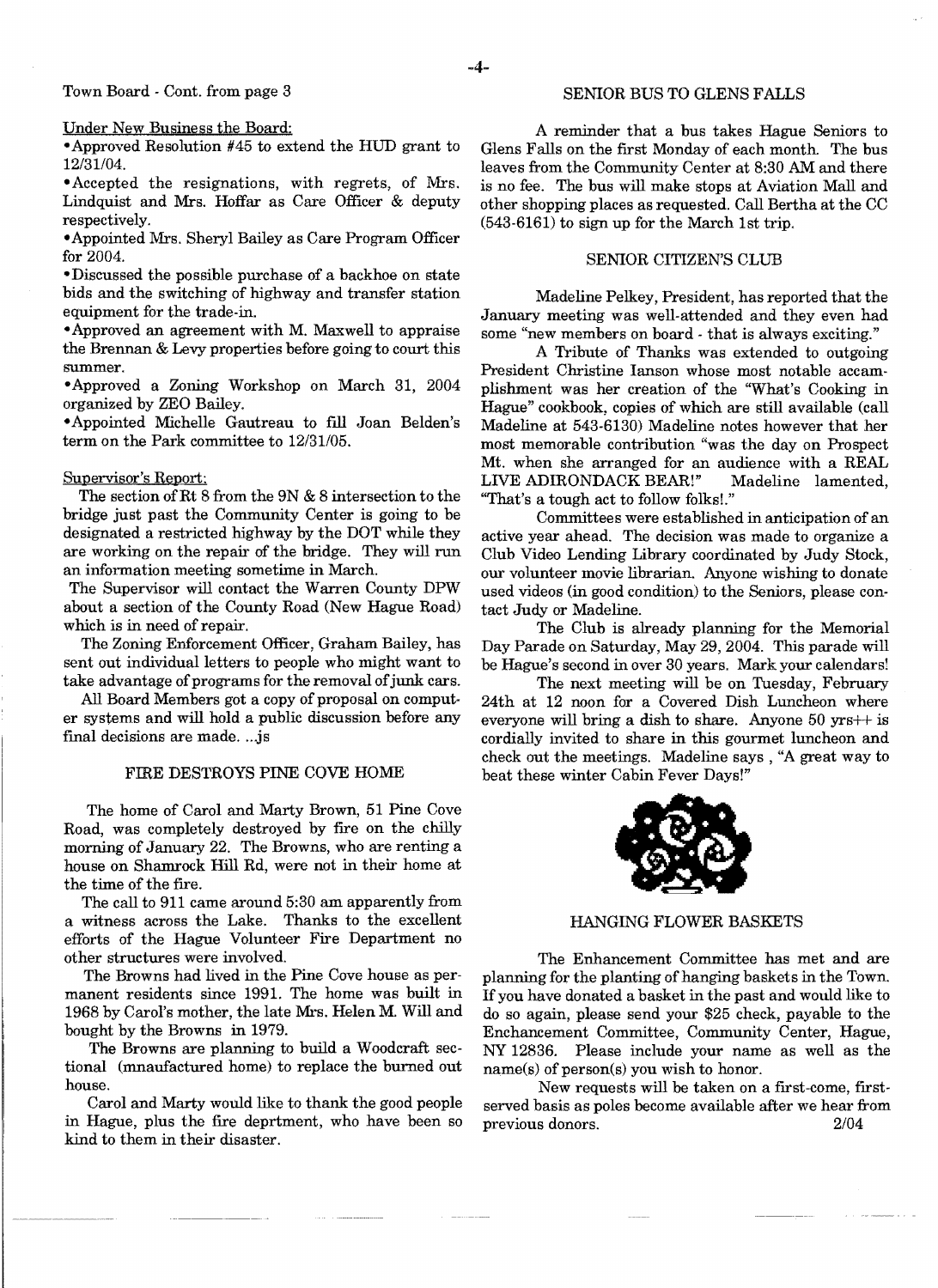# NATURE NEWS - The Birches By Nancy Wotton Scarzello

The White Birch is a tree that most significantly sybolizes the beauty and heritage of the Adirondacks. Birches seem to appear on every postcard and advertisement from the region, with pink and white papery peeling layers of bark on straight trunks standing out beautifully against evergreens or a backdrop of the deep blue waters of the lake. Today we find birch bark covered rustic furniture in every craft or antique shop and miniature replicas of birch bark canoes that mimic the watercraft of long ago.

The birch was a crucial resource for the native people of the area providing lightweight transportation allowing them to move freely to and from settlements to hunt, fish, and trade while making a portage possible between bodies of water. The bark of the paper birch could be peeled off in great sheets, shaped over cedar ribs, secured with spruce roots and seams sealed with pine pitch to fashion a sturdy, waterproof canoe in a tradition that is still an art practiced today. The pliable, decay resistant bark also provided material for baskets and containers used for cooking, storage for anything perishable and collecting foods including liquids like sap for syrup.

Anyone who has tried to start a fire during wet weather will fmd that birch bark will make fme tinder since it is waterproof and stays dry under the outer layers. Care must be taken not to peel the bark from live trees since the tree can be permanently damaged if layers are stripped down to the inner bark. But bark can be taken from fallen trees on the forest floor that still retain their papery outer shell when the inner wood has long since turned to spongy rotten pulp  $\sim$  a testimony to the decay resistant covering.

The bark of the paper birch serves to protect the tree as well. It is flexible and will not crack when bent so that the trees can bend and sway in severe winds, or bow their heads clear to the ground under heavy snow or ice only to reach· back towards the sky when free of the load. The bark, s corky texture, is actually filled with tiny pockets of air that act as insulation against our cold winters and little pores called lenticels let the tree breathe and stretch and grow. The sap can be tapped for syrup like the sugar maple and although not as sweet and taking much more to make a quart, instead can be left to ferment making a fine birch beer.

Paper birches will grow to about 70', and seldom live longer than 120 years, but they grow very quickly and are usually the frrst trees to come into an area disturbed either by fire or development. Young birches generate a great amount of nutrient rich litter from their decaying leaves, catkins and twigs. This layer decomposes rapidly into well fertilized soil laying the groundwork for the germination of longer-lived trees that will eventually populate the area through natural succession.

Try to notice young birches along roadsides, forest edges or parking areas and see this natural process in its beginning stages.

A lovely poem by Robert Frost titled "Birches" ends this way:

*"...I'd like to go by climbing a birch tree, And climb black branches up a snow-white trunk Toward heaven, till the tree could bear no more, But dipped its top and set me down again. That would be good both going and coming back. One could do worse than be a swinger of birches."* 

## TREE AND SHRUB SEEDLING SALE

The Warren County Soil and Water Conservation District (SWCD) announces the 23rd annual sale with bareroot rees and shrubs available at low cost. They have "Conservation Packs" which conatin 2 seedlings of 5 different species that all serve the same conservation purpose. The "Adirondack Pack" includes Blueberry, Red and Sugar Maple, White Birch, and White Pine. The "Butterfly Pack" has Black Cherry, Butterfly Bush, Daylily, Lilac and Nannybery. The "Wildlife Pack" contains American Filbert, American Plum, Serviceberry, Washington Hawthorne and White Cedar.

They also have Balsam Fir, Blue S[pruce, Canadian Hemlock, Fraser Fir, Canaan Fir, Norway Spruce and White Cedar transplants; Black Locust, White Spruce, Butternut and Silky Dogwood seedlings; as well as wildlife and wildflower seed mixes and fertilizer tablets. Orders must be placed before the March 12, 2004 deadline. To place orders or to get more information please contact SWCD by phone (518-623-3119), fax (518-623-3519) or email (518-623-3519) or email <rhondal@nycap.rr.com>.

# LGPCAPPEAL

The Lake George Park Commission is making an appeal to the public and groups who utilize the lake's frozen surface for continued help in protecting the lake during the winter recreation season. "Litter, pet waste and motor fluids are among the wastes that may find their way onto the ice and we are reminding people that the lake needs to be protected 12 months a year, " said LGPC Chair Bruce Young.

DEC's Environmental Conservation Police are patrolling the lake looking for offenses and educationg the publice. Anyone who witnesses illegal activity on the lake may contact the LGPC at 668-9347 or contact the NYS Encon Police at 1-877-457-5680.

# WEATHER NEWS

It's cold. The Lake is frozen. We have lots of snow. And our weather reporter is still in Florida! 2/04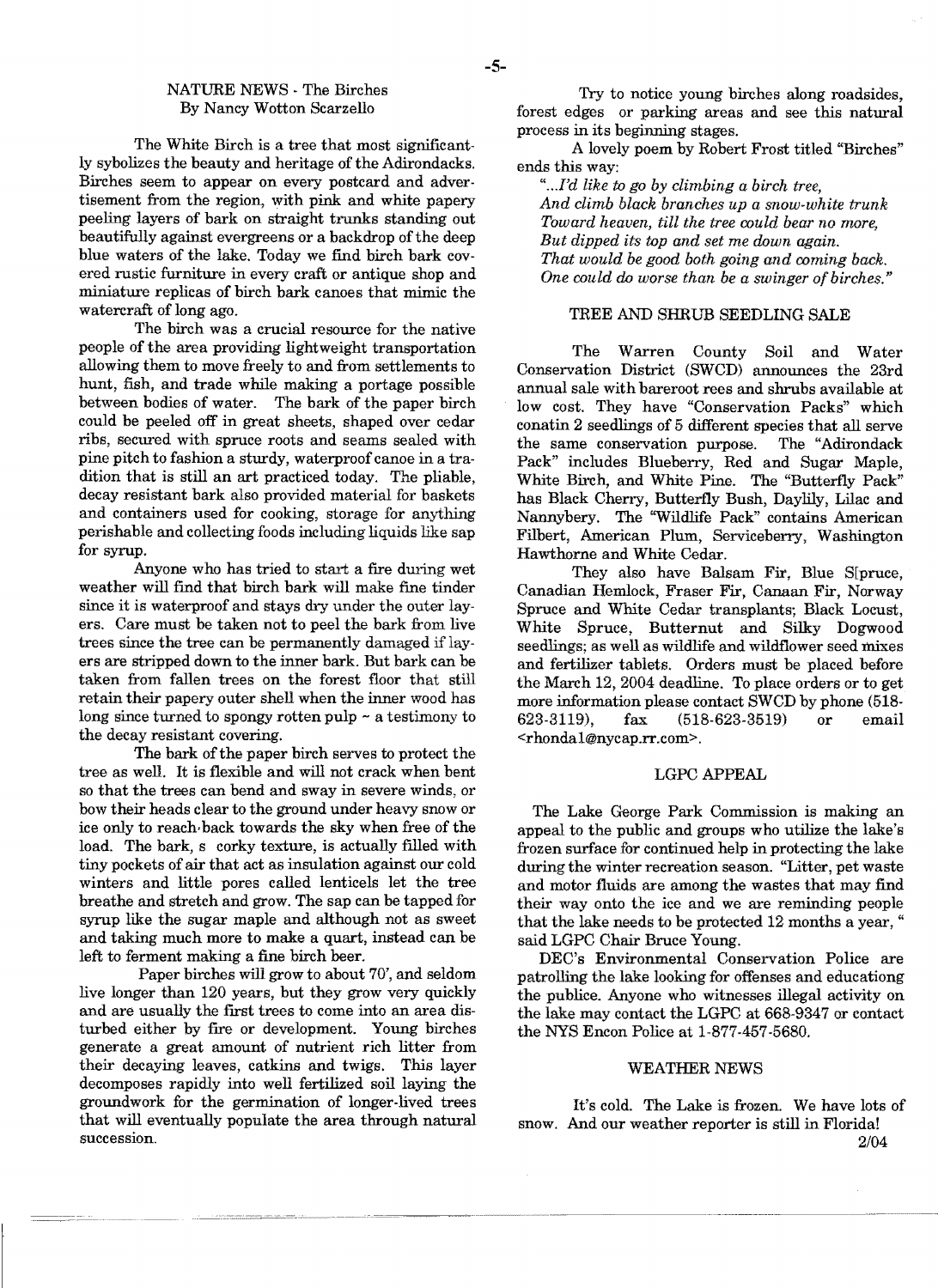# K-COMMUNITY ART SHOW IN TICONDEROGA

In celebration of Youth Art Month, Ticonderoga School District will be holding their second annual K-Community Art Show, "Between Two Lakes" on March 26 and 27. The art show is the unifying display of art from kindergarten through high school and college levels to the professional artist. The broad spectrum of work exhibits the growth and development of the artist starting from a very young age through the adult years. Held at Ticonderoga Elementary and Middle School, visitors may wander the halls of both buildings viewing the student art on display. The cafeteria hosts the display and demonstrations of the many talented artists living in the community. Highlighting last years show were the works and demonstrations of June Borho, watercolorist, and Joan Pulling, oil painter. Also on display were the many cartoons of Stan Burdick, paintings by Cathy Burdick, Sue Garvey, and Maureen Streeter, photographs by Bruce Tubbs and Kaitland O'Bryan, and sculpture by Kerry Fingland and Marsha LaPointe. The return of these artists is anticipated with enthusiasm. Artists of the community who wish to participate in this year's show should contact Marsha LaPointe at the high school (585-6661, Ext. 169), or at home at 585-2596.



#### FORT TI LIBRARY EDUCATION PROGRAM

Fort Ticonderoga's education mission to schoolage children and adults is expanding to include programs presented at area libraries in New York and Vermont. On Friday, February 20, 2004 the Fort will present the outreach program called "A Soldier's Life at Fort Ticonderoga." Karl Crannell, Public Programs Coordinator at Fort Ticonderoga, will present the program at Bixby Memorial Library in Vergennes, Vermont during their school-vacation week children's programs at 2:00 p.m.

Fort Ticonderoga Public Programs Coordinator, Karl Crannell, will go to the library dressed as a sergeant in the 4th Pennsylvania Regiment, which was stationed at Fort Ticonderoga in 1776. During the program children learn about the challenges of daily life for a soldier during the American Revolution. "Sergeant" Crannell brings "all his worldly possessions" with him and unpacks them for children to see first-hand. In telling his story "Sergeant" Crannell helps children understand the grueling life of the common soldier, as well as the challenges faced by those who fought for American independence 225 years ago.

## LARAC EXHIBITION

The Lower Adirondack Regional Arts Council (LARAC) will host a four-week art and craft exhibition at their Lapham Gallery from March 19 - April 30, 2004.

*LARAC Celebrates Its Members* is an annual non-juried art and craft exhibition open to all LARAC members. Artists may display paintings, photographs, wall hangings, sculpture, pottery, jewelry, etc. New members are welcome to join LARAC anytime.

An opening reception, scheduled for Sunday, March 21, from  $1 \cdot 3$  pm, is free and open to the public. Refreshments will be served.

ICE

*When it is the winter time* I run up the street And I make the *ice* laugh with my little *feet*-"Crickle, crackle, crickle cYrreeet, *eyyyeeet,* erreeet."

DOROTHY ALDIS



THAW

The *sV\..ow* is soft, and how it squashes! "Galumph, galumph! go my galoshes."

# EUNICE TIETJENS

2/04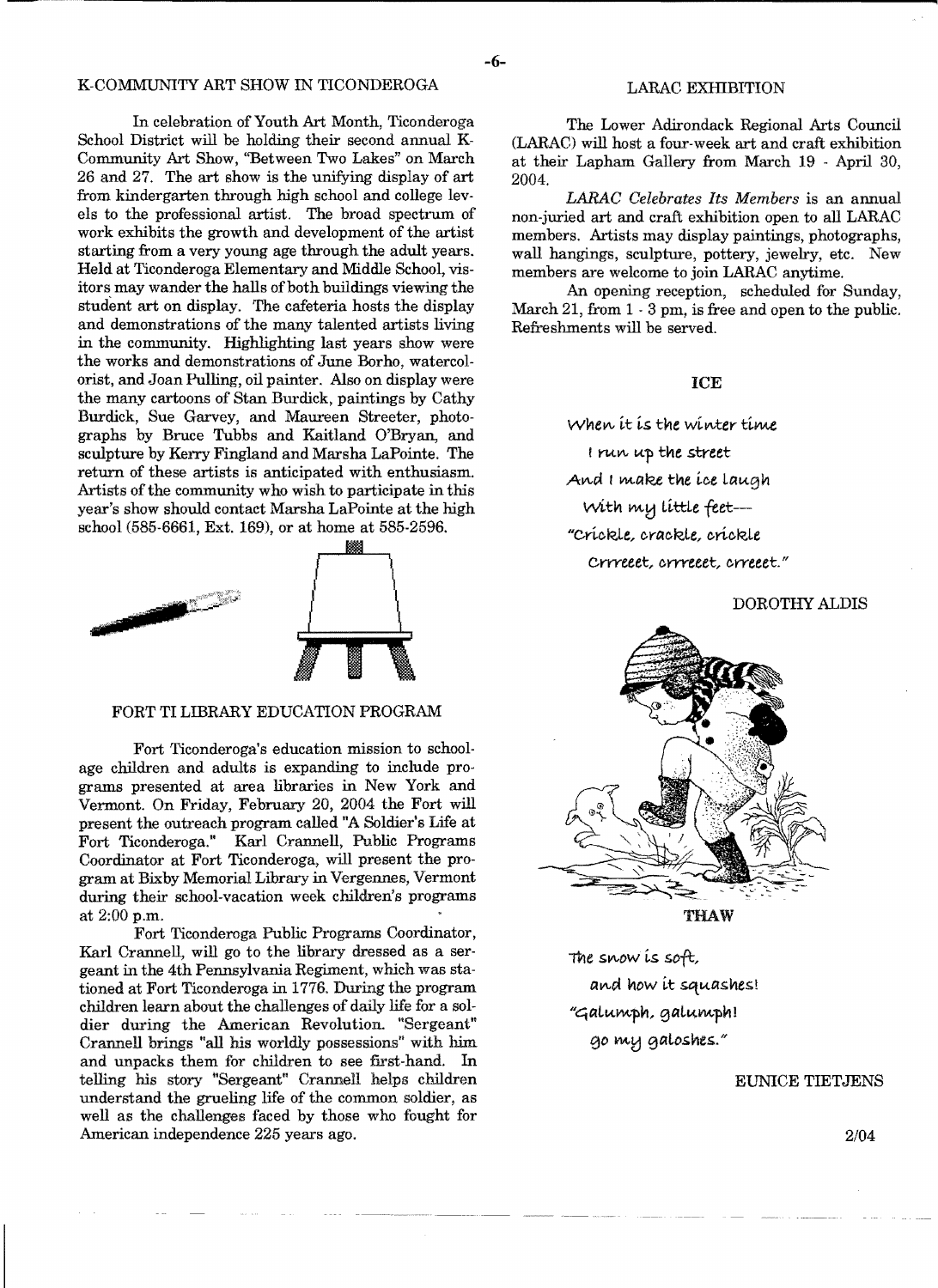



BORN: A son, Benjamin James, to Paul and Donna Geils, Lake Wales, FL. on December 28, 2003. Proud grandparents are Ann and Hank Geils, Silver Bay and Lake Wales.

BORN: A daughter; Alanys Gisella Henry Torres, to Ivelisse and John Henry Torres in Puerto Rico on Feb. 10, 2004. Alanys is the granddaughter of John and Nellie Henry of Puerto Rico and first great grandchild of Dottie Henry, Hague.

BORN: A daughter, Julia Katherine Bartlett to Karen and Judson Bartlett, on February 11, 2004. Elated grandparents are Ken and Enid Engler, Forest Bay.

BETROTHED: Elizabeth (Libby) Lawrence, daughter of Mrs. Albert W. Lawrence and the late Albert W. Lawrence, of Hague and Schenectady, NY to Daniel W. Fredman of Hartland, WI.

DIED: Margaret "Mimi" Olney Larter, 99, Dunstable, MA and Silver Bay, NY on January 4, 2004 at her home. She is survived by a daughter, Suzanne Lingeman, Wellesley, daughter-in-law Judith K, Larter, Dunstable and Silver Bay, four grandchildren and four great grandchildren.

DIED: Dorothy Watts Goodfellow, 98, on Jan. 31,2004 in Swissvale, PA She was born and raised in Silver Bay. Mrs. Goodfellow was the author of "Growing Up Wild", a memoir of her early life in Hague. She is survived by her sister Ethel Watts Andrus and several nieces and nephews.

DIED: Geneva V. Denno, 70, Hague, on February 4, 2004 at her home. She was a lifelong resident of Hague and the widow of Robert C. Denno. She is survived by: her sister Georgianna May, Hague, Grace L. May, Gwendolyn A. Cuomo, Gail A. Bennett and a brother Frank B. May.

DIED: Herbert Wilen, 85, Lakeshore Drive, Hague on February 13. He is survived by his son Nikolay of Lake Placid and a daughter, Lisa and another son, Richard.

DIED: Joan Marie (Whitford) Dillon, 55, of Trout Brook Road, Ticonderoga on February 15 at home. Mrs. Dillon has been the Silver Bay Postmaster for the past 17 years. She is survived by her husband, Gary, and sons Shawn and Shane.

# MIDDLE SCHOOL HONORS

The following Hague students attending Ticonderoga's Middle School have been listed on the Achievement Roll:<br>Grade 6: Kaley

Kaley Manning, Jamie Patchett, Jessie Patchett, Qirsten Ross

Grade 7: Brendan Carberry, Shane Graser, Shane King Grade 8: Samantha Abare, Alanna Swinton

Merit Roll;

Grade 6; Michael Alteri, Taylor Denno, Michael Fish, Brandon Howard, Nathan Laundree

Grade 7: Shane Fuller, Molly Ginn, Mara Haskell, Aaron Lawrence, Amanda McCoy.

Grade 8: Hunter Denno, Connor Kubricky, Aaron Palait, Ryan Ryder, Daniel Steitz.

# TI HI 3RD MARKING PERIOD HONOR ROLL

Grade 12

First Honors - Matthew Frasier, Thomas Haskell Second Honors - Michael Michela, Monica Sitts Grade 11

First Honors - Wyatt Peterson

Second Honors - Danielle Connors

Grade 10

First Honors - Sarah Bissell, Andrew Trombley

Second Honors - Jacob Lawrence

Grade 9

First Honors - Akashia Swinton

Second Honors - John Breitenbach, Brittney Haran, Kacheena Trudeau

#### WE GOOFED!

Last month we omitted the name of Akashia Swinton a 9th grader at THS on the First Honor Roll for the 2nd marking period. Congratulation Akashia!!

# MIDDLE SCHOOL MUSICIANS

Four middle school students from Hague were among the Essex County Middle School musicians who performed at the Lake Placid Center for the Arts on January 23rd. Selected for this All-County honor were Alanna Swinton playing the tuba and chorus members Samantha Abare, Jordon Fuller and Connor Kubricky.

## "INTEREST RATE VIRUS" WORKSHOP

On Thursday, February 26th at 6:30 PM, the Cornell Cooperative Extension Center in Warrensburg will be offering the second free fmancial education class on "the impact of interest rates and negotiating with the bill collector." To register for this free class call 623-3291 or 668-4881.

*2/04*